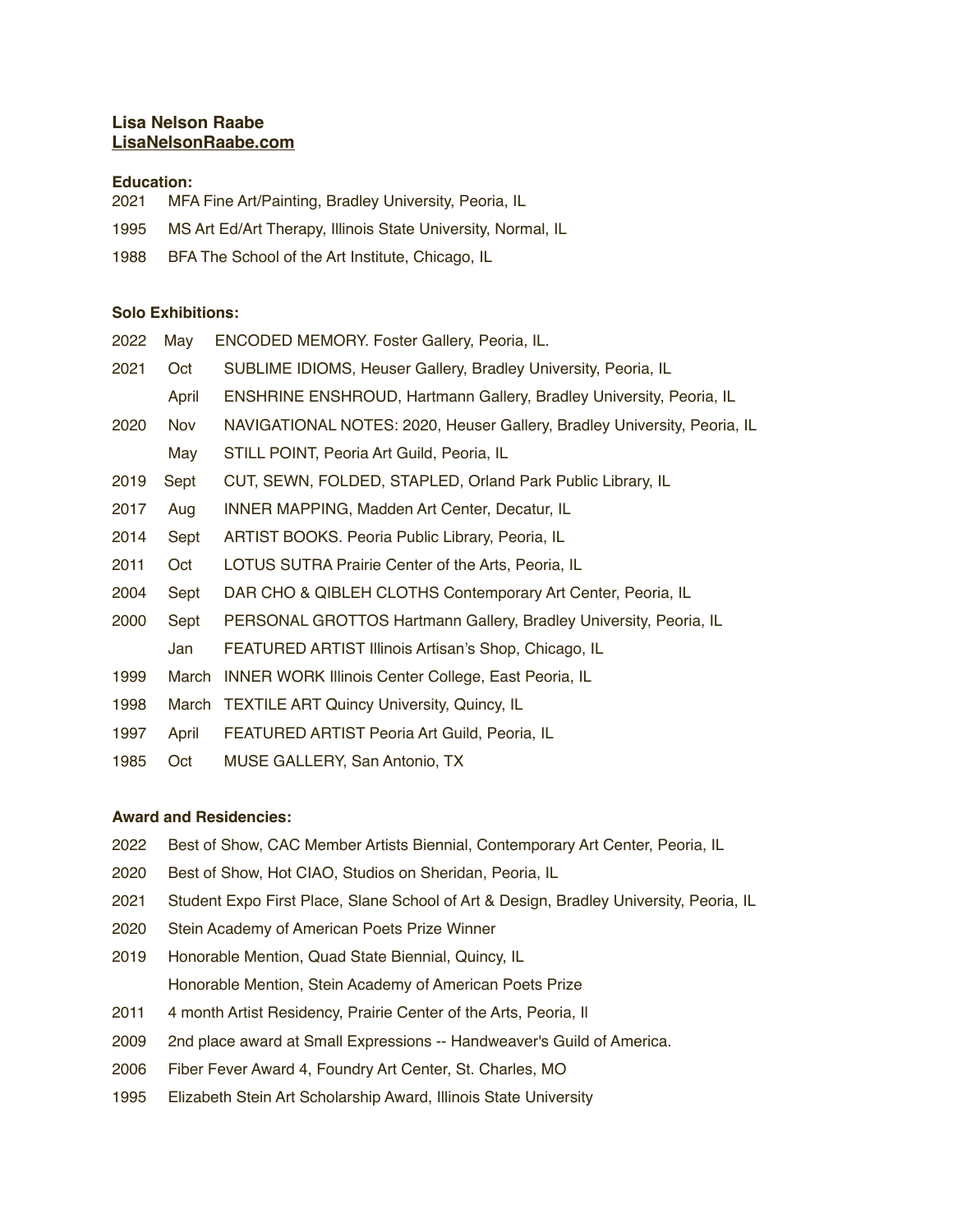- 1995 Karen Deske Memorial Art Therapy Scholarship Award, Illinois State University
- 1994 Mary Packwood Art Scholarship, Illinois State University
- 1990 Summer Artist Residency Lakeside Group, Lakeside, Indiana
- 1990 Latvian Cultural Exchange/USSR Sculpture Symposium 6 week residency
- 1985 Art work featured in Design Section Comptons Encyclopedia
- 1975 1st Place Award Handwoven Textile Philadelphia School of Textiles Student Show

#### **Representation:**

| 1983-2016 | Illinois Artisan's Shop, Chicago, IL |
|-----------|--------------------------------------|
| 1983-1990 | Ruth Volid Gallery, Chicago, IL      |

# **Two Person Exhibitions:**

2011 Sept TWISTED TIED & KNOTTED Contemporary Art Center, Peoria, IL

2005 March SPIRITS Verde Gallery, Champaign, IL

#### **Group Juried and Invitational Exhibitions:**

|  |  | 2022 March CIAO at Contemporary Art Center, Peoria, IL, 2018, |  |
|--|--|---------------------------------------------------------------|--|
|--|--|---------------------------------------------------------------|--|

- 2021 March SEEN BUT NOT FELT, Heuser Gallery, Bradley University, Peoria, IL July NONOBJECTIVE, Contemporary art Center, Peoria, IL
- 2020 Feb CARRY WEIGHT HOLD LIGHT, Collaborative Installation, CAC Peoria, IL
- 2019 Aug 42nd NATIONAL ART EXHIBITION, Harper College, Palatine, IL
	- Aug ALUMNI INVITATIONAL, Prairie Center of the Arts, Peoria, IL (2018,'17, '15, '14)
		- May QUAD STATE BIENNIAL, Quincy Art Center, Quincy, IL
		- April EMERGING ILLINOIS ARTISTS, McLean County Art Center, Normal, IL
		- April RIVER MEETS THE RAILS: CIAO, Galesburg Civic Art Center, Galesburg, IL
	- July CONNECTION AND COLLABORATION, Foster Art Center, Peoria, IL
- 2018 July VISUAL VOICES, Peoria Public Library, Peoria, IL
- 2017 June THROUGH THE NEEDLE'S EYE 3 year traveling, Embroidery Guild of America
- 2016 Jan CONTEXT, Foundry Art Centre, St. Charles, MO
	- Oct LA CONNER QUILT & FIBER, LaConner Quilt Museum, WA
- 2015 Oct IN GOOD COMPANY, Peoria Art Guild, Peoria, IL
	- Oct PORTALS OF SHADOW & LIGHT, Speakeasy Art Center, Pekin, IL
		- Aug FIBER FOCUS 2015 Art St. Louis, MO
- 2014 July METROPOLIS FAMILIARIS BackSpace Gallery, Peoria, IL
- 2013 Dec 43RD MID-STATES CRAFT Evansville, Museum, Evansville, IN
	- Oct THREADS Tubac Center, Tubac, AZ